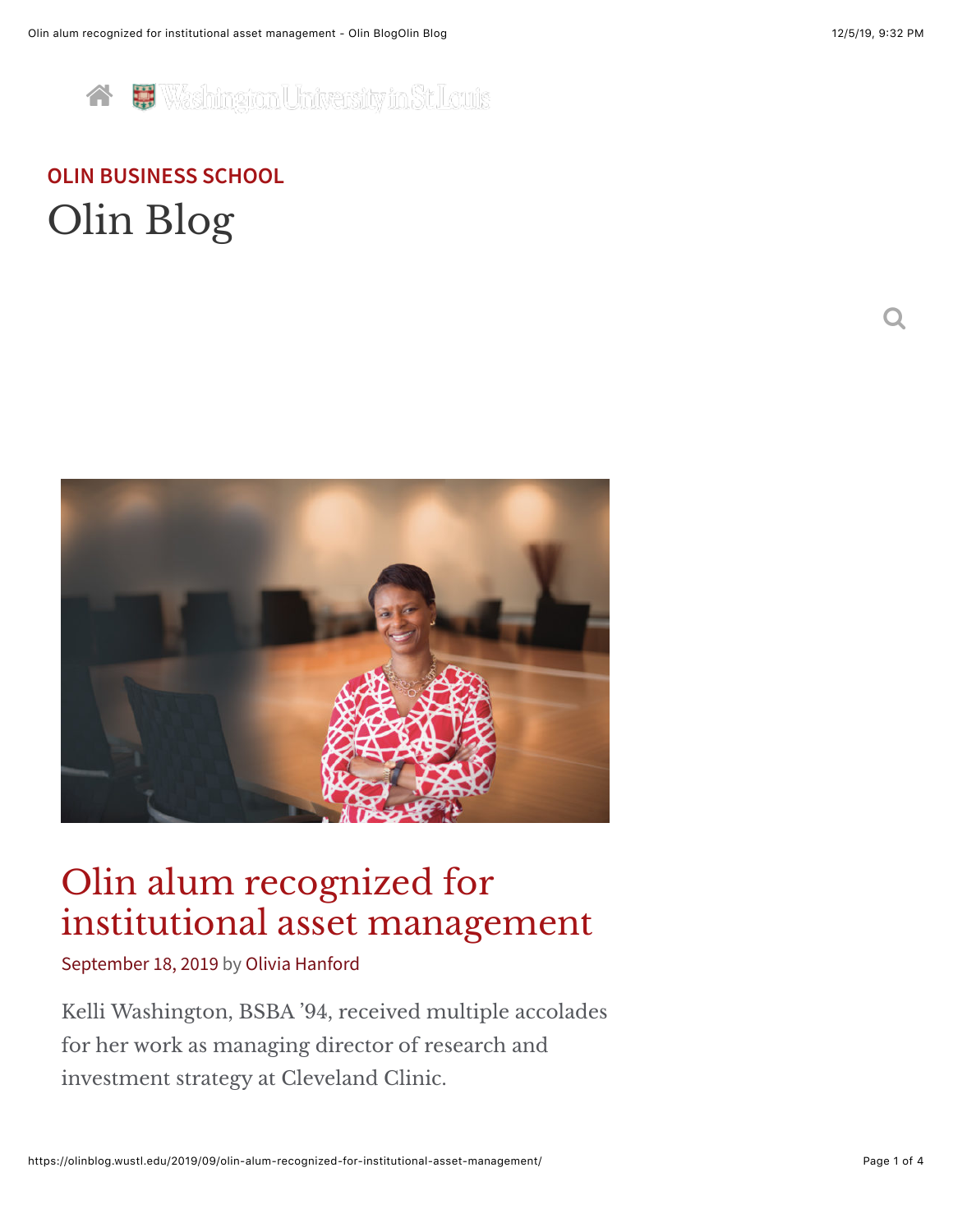In June, Washington was named one of Institutional Investor['s Most Wanted Allocators. The list features](https://www.institutionalinvestor.com/article/b1fn8dfxl9xzx8/II-s-Most-Wanted-Allocators-First-Team) executives who are "most coveted for chief investment officer roles." The ranking is determined by both the candidate's portfolio and the candidate's non-portfolio management skills, judged by executive recruiters in the industry.

Out of 25, Washington was ranked 14th and was recognized as "very polished" with "a great deal of credibility." Recruiters encourage readers to "keep an eye on her."

Rightly so, as Washington was named to another list about a week later.

Washington was one of 30 named to Chief Investment Officer['s Class of 2019 NextGens for her ability to](https://www.ai-cio.com/lists/2019-nextgen/) "eff[ectively harness and analyze a vast amount of data](https://www.ai-cio.com/lists/2019-nextgen/?pid=43242)." NextGens are nominated anonymously by the investment community for their leadership skills.

In her role, Washington works to manage institutional assets at [Cleveland Clinic](https://my.clevelandclinic.org/about), one of the largest and most respected hospitals in the country.

Although her work is based in Cleveland, Washington [constantly thinks global. In an interview with](https://www.ai-cio.com/lists/2019-nextgen/?pid=43242) Chief Investment Officer, she spoke about the opportunities and challenges when investing in other markets like China, India and Saudi Arabia. "To be able to think about how we can help companies in…other markets to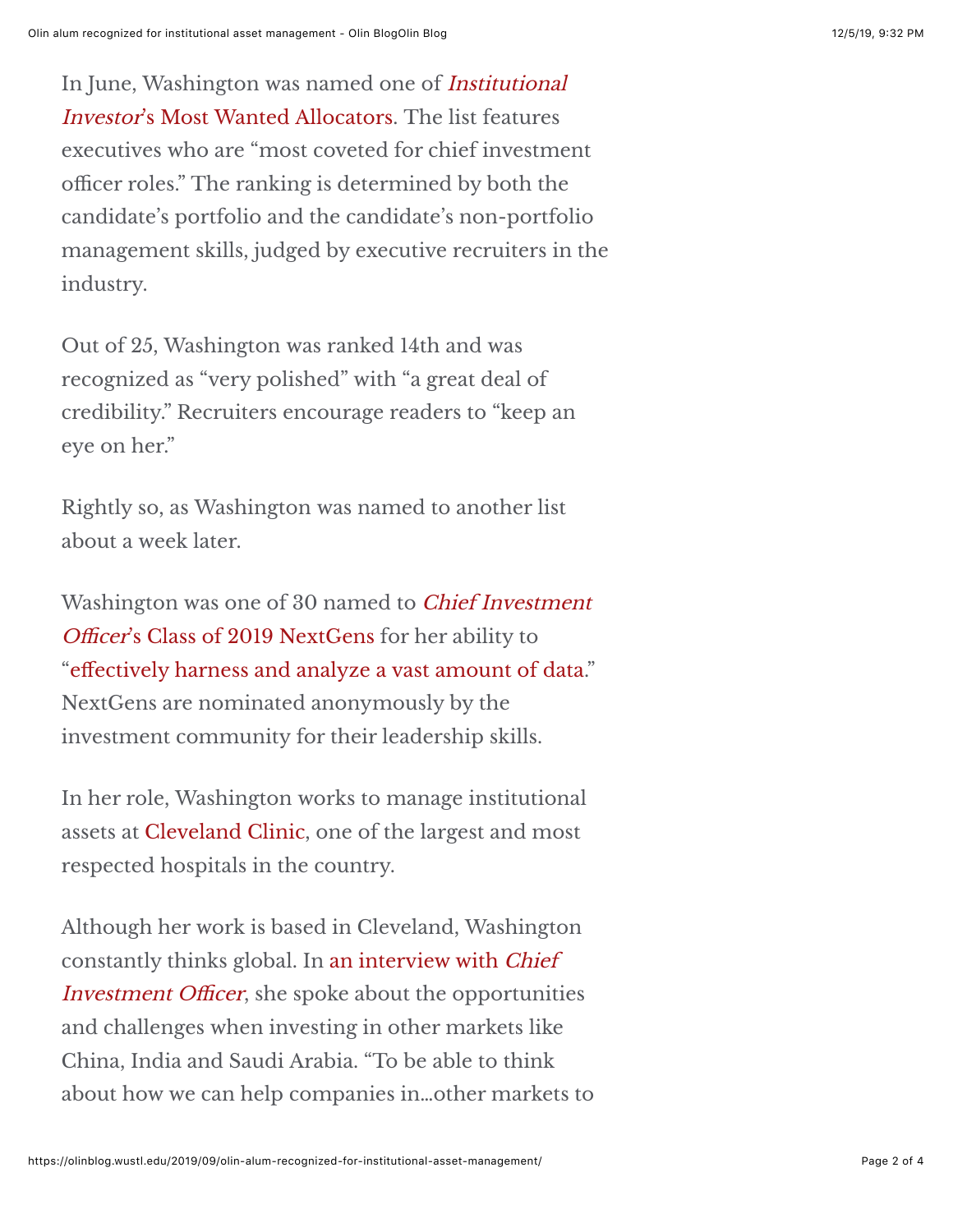grow and expand while earning a return that will serve our mission is very exciting," she said.

Washington's interest for endowment and foundation management started at Olin where she served as a student representative to the board of trustees on the finance committee. Through that experience, she "came to understand the role and importance of having a pool of assets to support operations, research, and scholarship."

**In** [News](https://olinblog.wustl.edu/category/news/) **Tag** [Alumni,](https://olinblog.wustl.edu/tag/alumni/) [award,](https://olinblog.wustl.edu/tag/award/) [Undergraduate](https://olinblog.wustl.edu/tag/undergraduate/)





## Information for

[Prospective Students](https://olin.wustl.edu/EN-US/academic-programs/Pages/default.aspx)

[Alumni](https://olin.wustl.edu/EN-US/alumni/Pages/default.aspx)